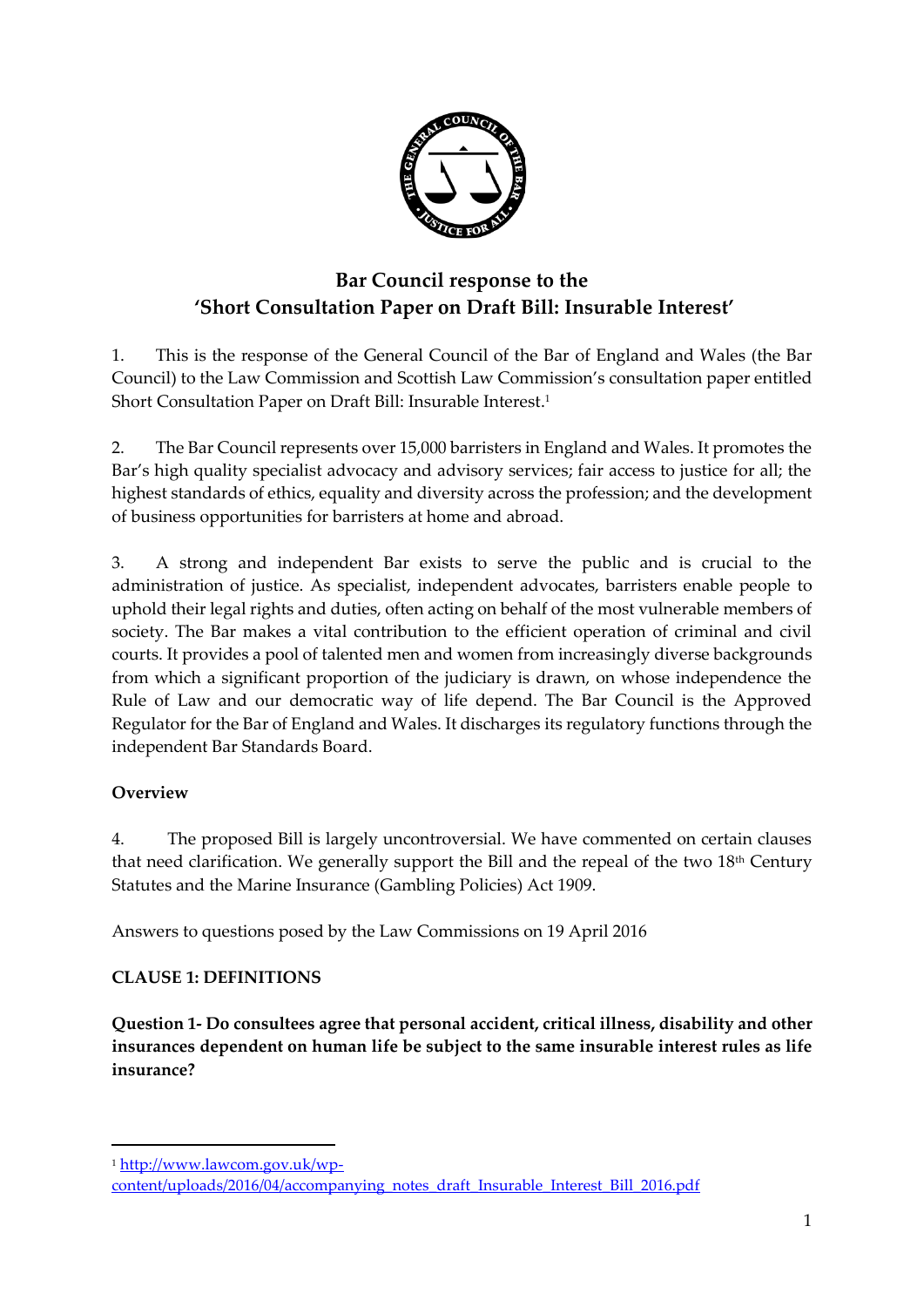5. Yes. We agree that it is preferable to apply the same insurable interest rules to these types of policies and to life insurance. We think that it is desirable to draw a distinction between such life-related insurance and other non-marine insurance.

6. We suggest that the Law Commissions may wish to reconsider the definition of "a contract of life-related insurance" in Clause 1 of the Bill as arguably it may bring within its scope certain liability policies that the Law Commissions did not intend to come within the ambit of "life-related insurance".

## **Question 2- Do consultees consider that the definition of "life-related insurance" works for insurance-linked investment products, and annuities?**

7. Yes. We are not aware of all the insurance-linked investment products and annuities that are presently available, but as the definition is so wide presumably they are likely to come within its ambit.

# **CLAUSE 2: LIFE-RELATED INSURANCE**

## **Question 3- Do consultees consider that this non-exhaustive list is appropriately drawn to cover all the key situations in which an insured should be able take out insurance over another person?**

8. Yes, except that we would omit subclause (e). We envisage that there could be argument and litigation about what is meant by (e). The Law Commissions' Notes seem to envisage subclause (e) being relied on by employers with group schemes but we consider that these may be sufficiently covered by (d) and (f). If subclause (e) was dropped from the draft Bill, it would not close down the possibility of maintaining in a suitable case that there is insurable interest in a person where the contract is for the benefit of the individual or a nominee of the individual. The subclauses are only a non-exclusive list of circumstances where there is an insurable interest.

## **Question 4- Do consultees agree that the economic loss test is sufficient to ensure that families can insure parents or grandparents in appropriate situations?**

9. Yes. We consider that it should be left to individuals and the market to arrange insurance for parents and grandparents in appropriate situations.

## **Question 5- Are there any negative consequences which this Bill could have on investment linked insurance products compared to the current law?**

10. We do not have sufficient knowledge or experience to comment on this.

# **CLAUSE 3: NON-LIFE INSURANCE**

**Question 6- Do consultees consider that there are any non-life insurance policies in which the requirement to have an insurable interest at the time of the insured event would be problematic? That is, are there any circumstances in which a non-life policy would, apart**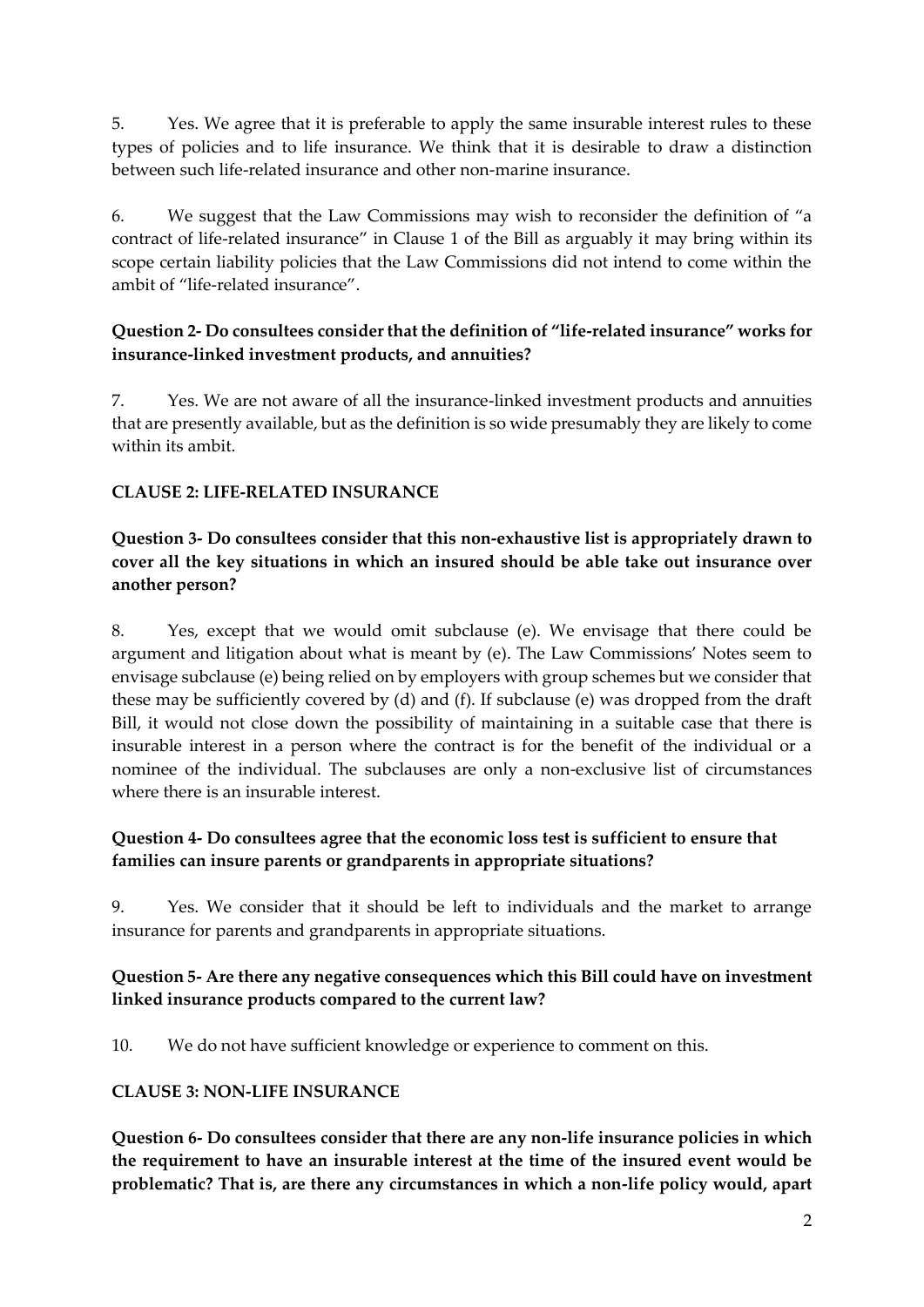## **from this requirement, pay out in the absence of an insurable interest at the time of the insured event?**

11. We are not aware of any problems regarding this. We would add that we do not have sufficient knowledge or experience of parametric policies and, thus, we have not commented on these.

# **Question 7- Do consultees consider that this non-exhaustive list is appropriately drawn to cover all the key situations in which an insured should be able take out non-life insurance?**

12. Subclauses (a) to (c) are appropriately drafted.

13. We consider that subclause (d) is very widely worded by including circumstances where the insured "will suffer economic loss if the insured event relating to it occurs". This may lead to arguments about whether someone has suffered economic loss under a contract of insurance or some other financial product, particularly as there is no definition of insurance itself in the draft Bill. In our response to the Consultation in June 2015 we did favour the nonexhaustive list going beyond interests in property and including definitions which covered professional indemnity insurance, d&o insurance, business interruption insurance and construction risks. We suggest that it would be preferable to deal with all or some of these separately in the non-exhaustive list rather than having such a wide subclause as (d).

## **CLAUSE 4: CONSEQUENCES OF THE CONTRACT BEING VOID**

## **Question 8- Should an exception to the retention of premiums be limited to consumer contracts only, or extended to all cases where it appears that it would be unfair to the insured for the insurer to retain them?**

14. We are of the view that the exception to the retention of premiums should be extended to all cases where it appears that it would be unfair to the insured for the insurer to retain premiums.

15. We do not see why insurers should invariably retain the premium in commercial insurance. This appears a disproportionately harsh result for insureds where there may have been some recklessness in relation to how they handled the issue of insurable interest, particularly where a large premium has been paid. If, for example, a company was "gung ho" about insuring something rather than not doing so, why should the insurer have the benefit of the premium when it has not had the risk? If a company recklessly insures someone who has left their employ as a key player why should the insurer keep the money? In any event the insurer has had the benefit of the money and may have earned interest on it. Furthermore, if the insurer is aware of the lack of insurable interest, it seems to us unfair that it should be able to retain the premium in such circumstances.